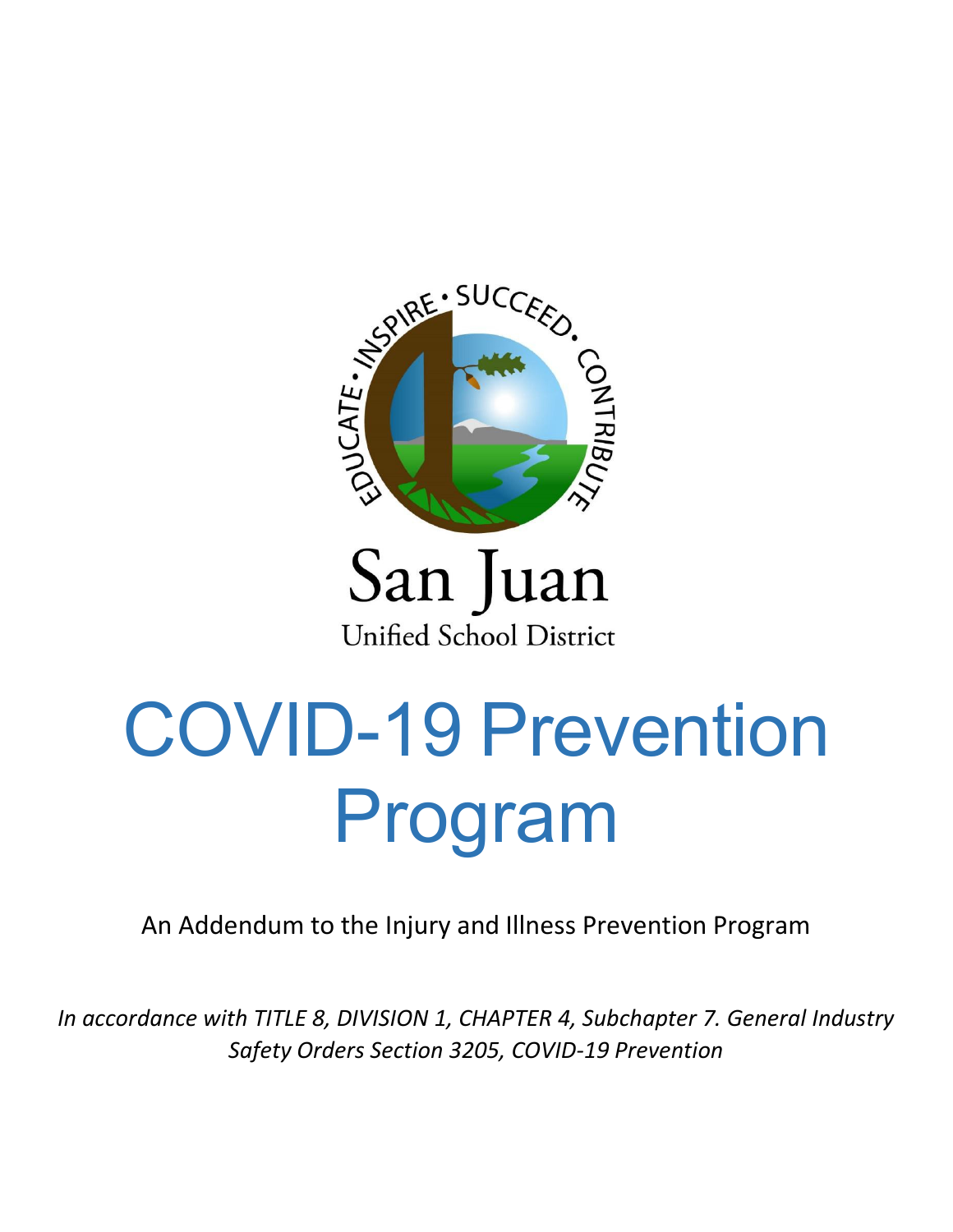## **COVID-19 Prevention Program (CPP) for Schools and Workplaces throughout the San Juan Unified School District**

This CPP is designed to control exposures to the SARS-CoV-2 virus that may occur in our workplace.

## **Date: July, 2021**

## **Authority and Responsibility**

The site administrator and site safety committee has overall authority and responsibility for implementing the provisions of this CPP in our workplace. In addition, all managers and supervisors are responsible for implementing and maintaining the CPP in their assigned work areas and for ensuring employees receive answers to questions about the program in a language they understand.

All employees are responsible for using safe work practices, following all directives, policies and procedures, and assisting in maintaining a safe work environment.

## **Identification and Evaluation of COVID-19 Hazards**

We will implement the following in our workplace:

- Conduct workplace-specific evaluations using the **Appendix A: Identification of COVID-19 Hazards** form.
- Document the vaccination status of our employees by using the district's online web form, which is maintained as confidential medical record.
- Evaluate employees' potential workplace exposures to all persons at, or who may enter, our workplace.
- Develop COVID-19 policies and procedures to respond effectively and immediately to individuals at the workplace who are a COVID-19 case to prevent or reduce the risk of transmission in the workplace by implementing an online reporting process that immediately notifies the COVID-19 Coordinator and key members of the COVID-19 response team of reported exposures, symptoms, and positive cases allowing for immediate contact tracing and appropriate action to protect others in common locations.
- Review applicable orders and general and industry-specific guidance from the State of California, Cal/OSHA, and the local health department related to COVID-19 hazards and prevention.
- Evaluate existing COVID-19 prevention controls in our workplace and the need for different or additional controls.
- Conduct periodic inspections using the **Appendix B: COVID-19 Inspections form** as needed to identify unhealthy conditions, work practices, and work procedures related to COVID-19 and to ensure compliance with our COVID-19 policies and procedures.

#### **Employee participation**

Employees and their authorized employees' representatives are encouraged to participate in the identification and evaluation of COVID-19 hazards by: Each site's safety committee consisting of staff from different bargaining groups, are invited to share in the identification and evaluation of COVID-19 hazards.

#### **Employee screening**

We screen our employees by: having employees self-screen according to CDPH guidelines.

## **Correction of COVID-19 Hazards**

Unsafe or unhealthy work conditions, practices or procedures will be documented on the **Appendix B:**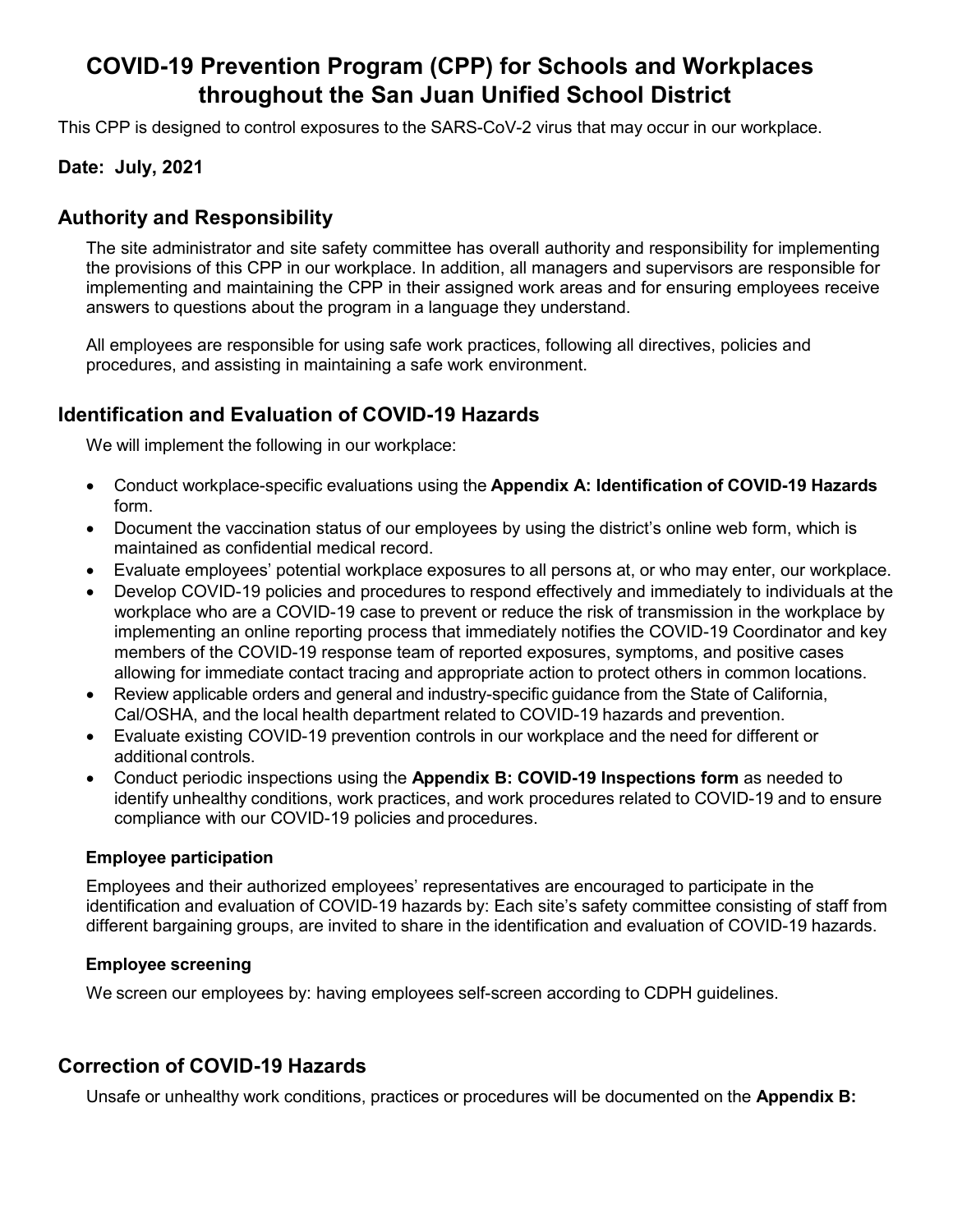**COVID-19 Inspections** form, and corrected in a timely manner based on the severity of the hazards, as follows:

All conditions should be brought to the attention of their immediate supervisor / administrator without fear of reprisal as well as Reported to the district by completing an online report that will immediately notify Risk Management and the COVID Coordinator. Upon receipt of a report, the condition will be addressed immediately or as soon as practicable. If corrective measures are taken by other than Risk Management and/or the COVID Coordinator, follow up will be done by Risk Management and/or the COVID Coordinator to ensure the correction is performed in a timely manner.

## **Control of COVID-19 Hazards**

## **Face Coverings**

We provide clean, undamaged face coverings and ensure they are properly worn by employees that are not fully vaccinated when they are indoors or in vehicles, and where required by orders from the California Department of Public Health (CDPH). Face coverings have been provided for employee use allowing for one per day. Each employee must wash their own face coverings to ensure a clean face covering is available for each day of work. If employees encounter another employee who is not wearing a face covering, that condition should be reported to the site administrator / supervisor and, if necessary, through the district's online reporting platform used to report unsafe COVID-19 conditions.

- Employees required to wear face coverings in our workplace may remove them under the following conditions: When an employee is alone in a room or a vehicle.
- While eating and drinking at the workplace, provided employees are at least six feet apart and outside air supply to the area, if indoors, has been maximized to the extent feasible..
- Employees who cannot wear face coverings due to a medical or mental health condition or disability, or who are hearing-impaired or communicating with a hearing-impaired person. Such employees will wear an effective, non-restrictive alternative, such as a face shield with a drape on the bottom, if their conditions permits it. Alternatives will be considered on a case-by-case basis.
- Specific tasks that cannot feasibly be performed with a face covering, where employees will be kept at least six feet apart.

Any employee not wearing a required face covering or allowed non-restrictive alternative, will be at least six feet apart from all other persons unless the unmasked employee is either fully vaccinated or tested at least weekly for COVID-19.

We will not prevent any employee from wearing a face covering when it is not required unless it would create a safety hazard, such as interfering with the safe operation of equipment.

Face coverings will also be provided to any employee that requests one, regardless of their vaccination status.

#### **Engineering controls**

For indoor locations, using Appendix B, we identify and evaluate how to maximize, to the extent feasible, ventilation with outdoor air using the highest filtration efficiency compatible with our existing ventilation system, and whether the use of portable or mounted High Efficiency Particulate Air (HEPA) filtration units, or other air cleaning systems, would reduce the risk of transmission by:

Maximizing, to the extent feasible, the quantity of outside air for our buildings with mechanical or natural ventilation systems by: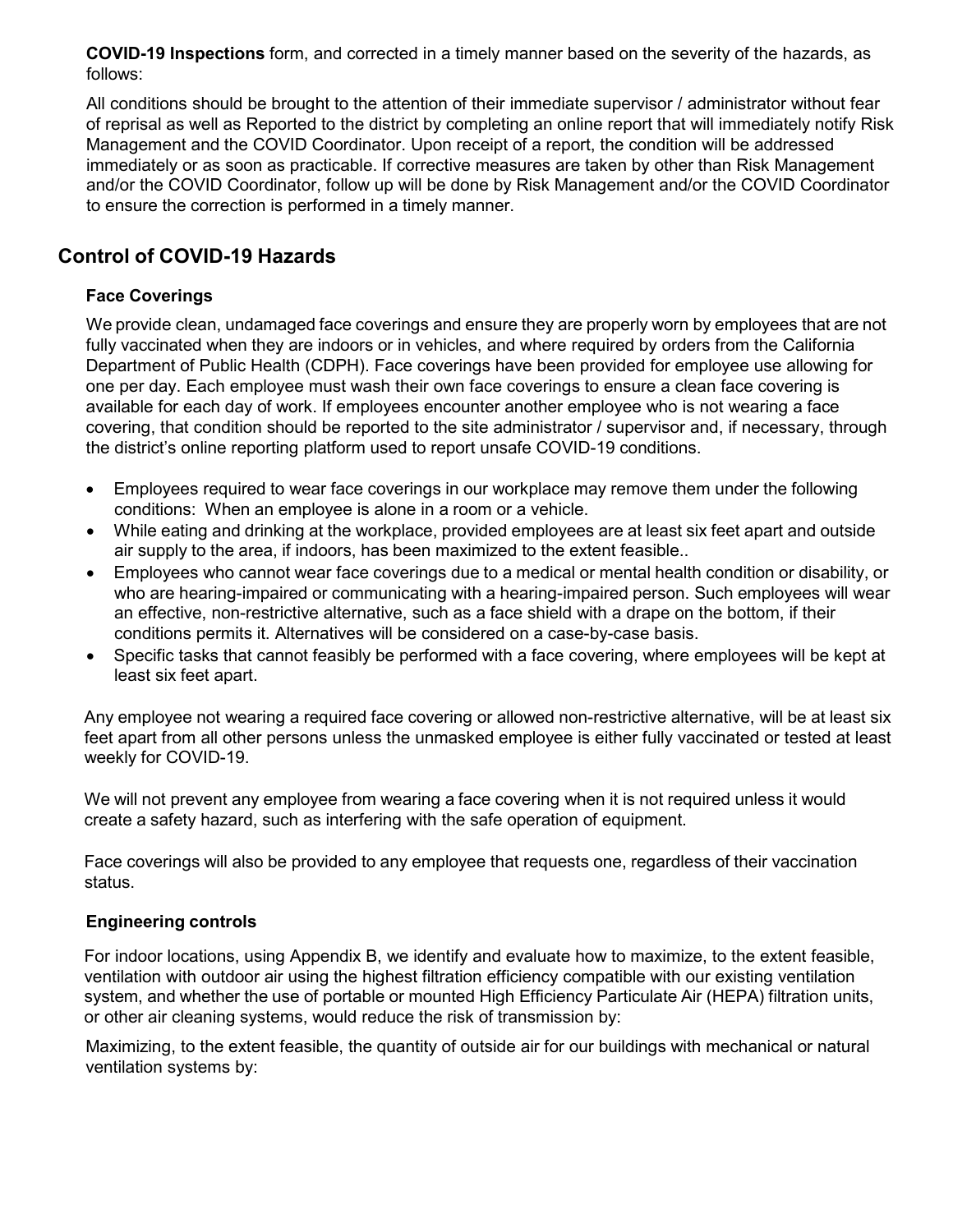- Setting the units to bring in the maximum amount of outside air (if outside air quality allows and is not impacted by heat or wildfires).
- District air systems are on a regular maintenance schedule and if temperature or air circulation adjustments are needed, those adjustments can be made remotely.
- Filtration efficiency has been increased to the highest level compatible with the existing ventilation system.
- Cleaning and disinfecting

We implement the following cleaning and disinfection measures for frequently touched surfaces and objects, such as doorknobs, elevator buttons, equipment, tools, handrails, handles, controls, phones, headsets, bathroom surfaces, and steering wheels:

- Ensuring that adequate supplies and adequate time for it to be done properly.
- Allow for additional custodial staffing if necessary to ensure that all cleaning protocols are followed.
- Informing the employees and authorized employee representatives of the frequency and scope of cleaning and disinfection.

Should we have a COVID-19 case in our workplace, we will implement the following procedures:

- The affected area will be closed for 24 hours or as long as practicable.
- As soon as possible, district custodial staff will deep clean and disinfect the room while maintaining all safety protocols.

## **Hand sanitizing**

In order to implement effective hand sanitizing procedures, we:

- Evaluate handwashing facilities.
- Determine the need for additional facilities.
- Encourage and allow time for employee handwashing.
- Provide employees with an effective hand sanitizer, and prohibit hand sanitizers that contain methanol (i.e. methyl alcohol).
- Encouraging employees to wash their hands for at least 20 seconds each time.

## **Personal protective equipment (PPE) used to control employees' exposure to COVID-19**

We evaluate the need for PPE (such as gloves, goggles, and face shields) as required by Section 3380, and provide such PPE as needed.

Upon request, we provide respirators for voluntary use to all employees who are not fully vaccinated and who are working indoors or in vehicles with more than one person. Employees wishing to voluntarily use an N95 will need to provide the certificate of passing Public School Works training module M-874 (How to Put on and Take off an N95 Respirator) at the time they request N95 masks from their site administrator / supervisor.

We provide and ensure use of respirators in compliance with Section 5144 when deemed necessary by Cal/OSHA. Attached to this CPP is Appendix D: Appendix D: (Mandatory) Information for Employees Using Respirators When Not Required Under the Standard

#### **Testing of symptomatic employees**

We make COVID-19 testing available at no cost to employees with COVID-19 symptoms who are not fully vaccinated, during employees' paid time.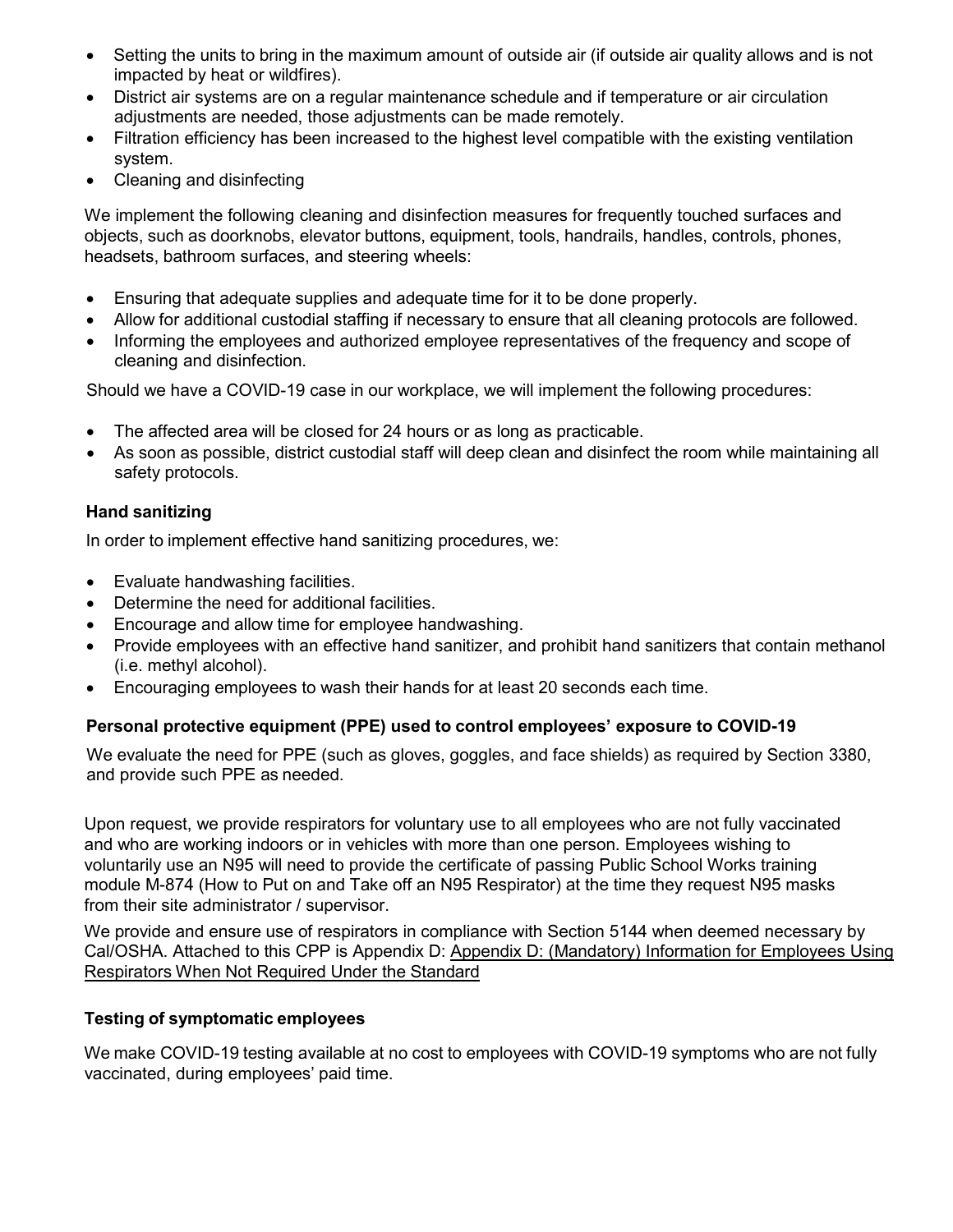## **Investigating and Responding to COVID-19 Cases**

We have developed effective procedures to investigate COVID-19 cases that include seeking information from our employees regarding COVID-19 cases, close contacts, test results, and onset of symptoms. This is accomplished through the district's robust online reporting platform that is available to all employees. The process allows for communication between the key groups of individuals responsible for contact tracing, quarantine time period calculation, cleaning and disinfection, notification to workers' compensation claims administrator or contracted employees' employers (if appropriate), acknowledgment of written notification within one (1) day of the district's knowledge to employees (and authorized representatives) impacted by the exposure including information on available benefits. All employees are offered COVID-19 testing at no cost to them that can be done during their normal work schedule.

## **System for Communicating**

Our goal is to ensure that we have effective two-way communication with our employees, in a form they can readily understand, and that it includes the following information:

- Employees are asked report COVID-19 symptoms and possible hazards to their administrator / supervisor by calling or emailing.
- Employees are assured they can report symptoms and hazards without fear of reprisal.
- Employees are referred to the district's Human Resources Department when requesting information on the procedures or policies relating to employees who may require accommodations for medical or other conditions that put them at increased risk of severe COVID-19 illness.
- Access to COVID-19 testing when testing is required: Information on testing locations and that testing can be done during normal work hours is provided to all employees via email. If an employee feels they are showing symptoms, a list of testing centers are provided and employees are reminded that testing can be accessed by contacting their health care provider and is provided at no cost to the employee.
- In the event we are required to provide testing because of a workplace exposure or outbreak, we will communicate the plan for providing testing and inform affected employees of the reason for the testing and the possible consequences of a positive test.
- **List plan for testing during an Outbreak.** Testing is arranged for at no cost to the employee at a local testing facility or through a supervised self-administered process and delivered to an outside source. All appropriate repeat tests will be handled in the same manner depending upon the severity of the outbreak.
- Information about COVID-19 hazards employees (including other employers and individuals in contact with our workplace) may be exposed to, what is being done to control those hazards, and our COVID-19 policies and procedures.
- The district posts live "dashboard" updates on the district's webpage regarding reported COVID-19 cases as well as general COVID-19 updates. Reports of new positive cases or exposures relating to employees are made through an online reporting platform (IRIS) which automatically messages the COVID-19 Coordinator and appropriate members of the COVID-19 Task Committee for appropriate response handling according to department. Employee notifications and contact tracing are also managed through this online reporting process.

## **Training and Instruction**

We provide effective employee training and instruction that includes:

- Our COVID-19 policies and procedures to protect employees from COVID-19 hazards, and how to participate in the identification and evaluation of COVID-19 hazards.
- Information regarding COVID-19-related benefits (including mandated sick and vaccination leave) to which the employee may be entitled under applicable federal, state, or local laws.
- The fact that: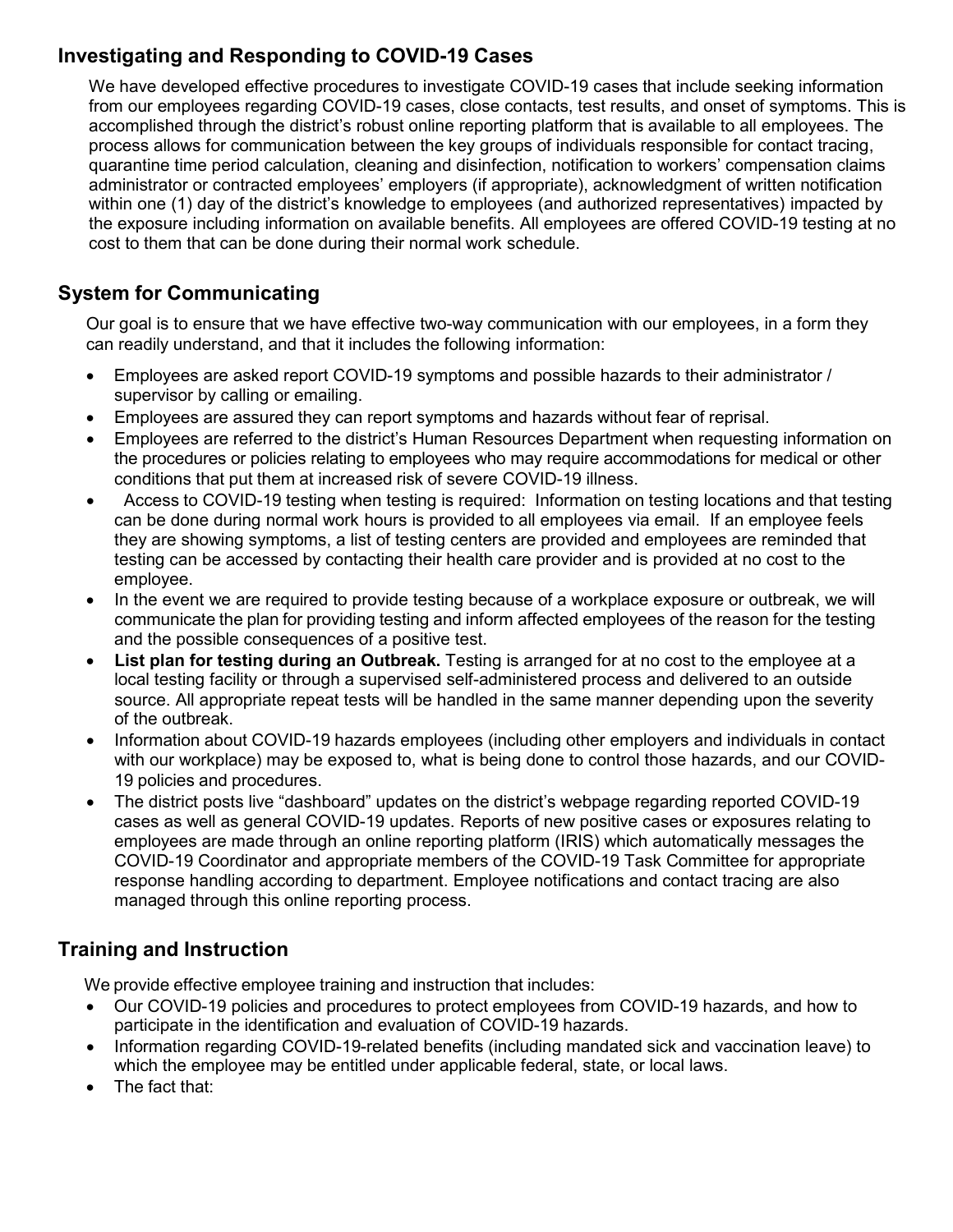- **○** COVID-19 is an infectious disease that can be spread through the air.
- **○** COVID-19 may be transmitted when a person touches a contaminated object and then touches their eyes, nose, or mouth.
- **○** An infectious person may have no symptoms.
- The fact that particles containing the virus can travel more than six feet, especially indoors, so physical distancing, face coverings, increased ventilation indoors, and respiratory protection decrease the spread of COVID-19 and are most effective when used in combination.
- The right of employees that are not fully vaccinated to request a respirator for voluntary use, without fear of retaliation, and our policies for providing the respirators. Employees voluntarily using respirators will be trained according to section 5144(c)(2) requirements:
	- **○** How to properly wear them.
	- **○** How to perform a seal check according to the manufacturer's instructions each time a respirator is worn, and the fact that facial hair can interfere with a seal.
- The importance of frequent hand washing with soap and water for at least 20 seconds and using hand sanitizer when employees do not have immediate access to a sink or hand washing facility, and that hand sanitizer does not work if the hands are soiled.
- Proper use of face coverings and the fact that face coverings are not respiratory protective equipment. Since COVID-19 is an airborne disease, N95s and more protective respirators protect the users from airborne disease, while face coverings primarily protect people around the user.
	- **○** The conditions where face coverings musts be worn at the workplace.
	- **○** That face coverings are additionally recommended outdoors for people who are not fully vaccinated if six feet of distance cannot be maintained.
	- **○** Employees can request face coverings and can wear them at work regardless of vaccination status and without fear of retaliation.
- COVID-19 symptoms, and the importance of obtaining a COVID-19 test and not coming to work if the employee has COVID-19 symptoms.
- Information on our COVID-19 policies and how to access COVID-19 testing and vaccination, and the fact that vaccination is effective at preventing COVID-19, protecting against both transmission and serious illness or death.

**Appendix D: COVID-19 Training Roster** will be used to document this training. Appendix D is not used as our training rosters are maintained through Public School Works. If there is an employee who is not able to participate in the Public School Works Training module, record will be kept of their completion of training by using the CalOSHA provided Appendix D.

## **Exclusion of COVID-19 Cases**

Where we have a COVID-19 case in our workplace, we will limit transmission by:

- Ensuring that COVID-19 cases are excluded from the workplace until our return-to-work requirements are met.
- Excluding employees that had a close contact from the workplace until our return-to-work criteria have been met, with the following exceptions:
	- **○** Employees who were fully vaccinated before the close contact and who do not develop COVID-19 symptoms.
	- **○** COVID-19 cases who returned to work per our return-to-work criteria and have remained free of COVID-19 symptoms, for 90 days after the initial onset of COVID-19 symptoms, or for COVID-19 cases who never developed COVID-19 symptoms, for 90 days after the first positive test.
- For employees excluded from work, the district will continue and maintain an employee's earnings, seniority, and all other employee rights and benefits whenever we've demonstrated that the COVID-19 exposure is work related. This will be accomplished by applying employer-provided employee sick leave benefits, payments from public sources or other means of maintaining earnings, rights and benefits,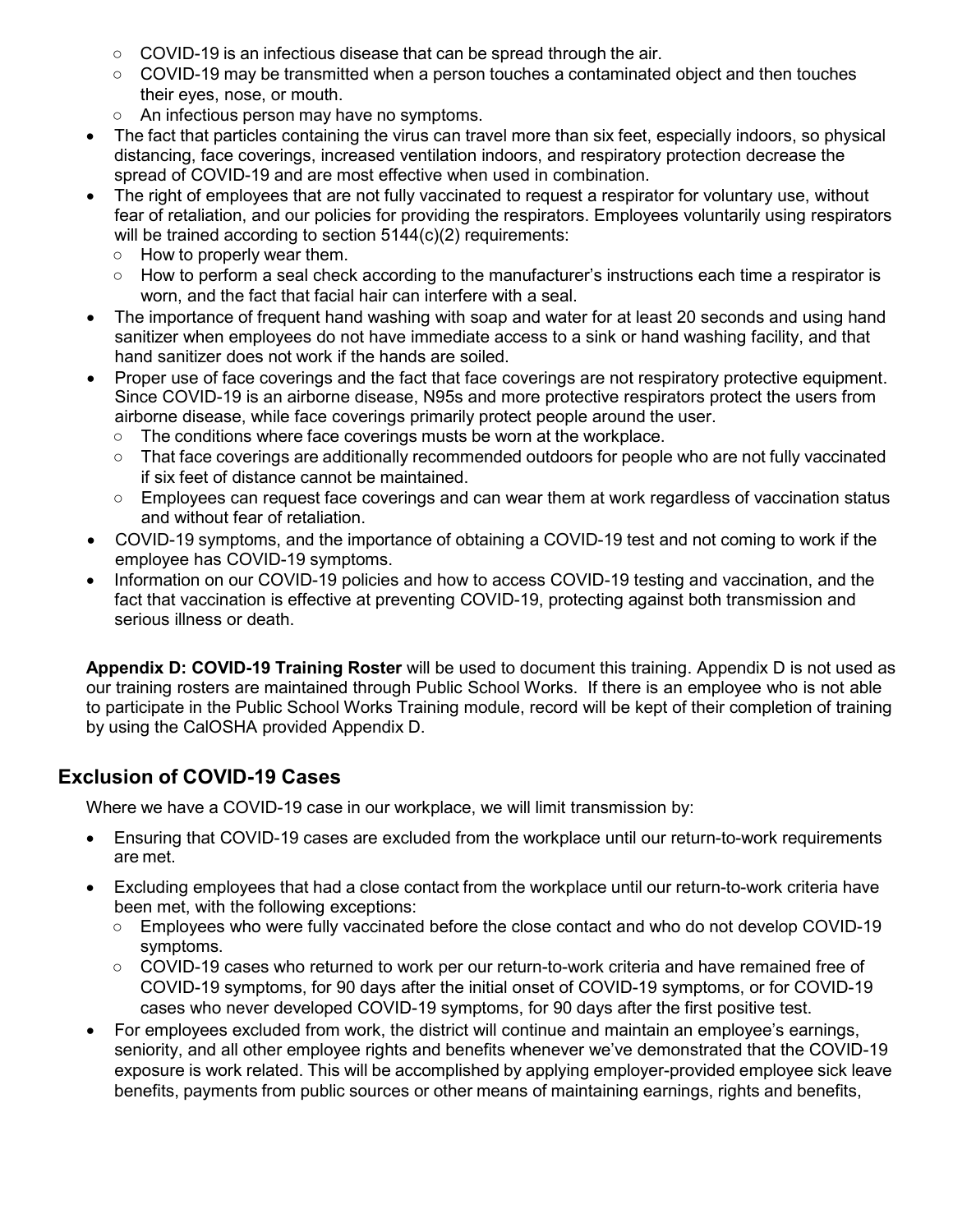where permitted by law and when not covered by workers' compensation.

• Providing employees at the time of exclusion with information on available benefits.

## **Reporting, Recordkeeping, and Access**

It is our policy to:

- Report information about COVID-19 cases at our workplace to the local health department whenever required by law, and provide any related information requested by the local health department.
- Maintain records of the steps taken to implement our written COVID-19 Prevention Program in accordance with CCR Title 8 section3203(b).
- Make our written COVID-19 Prevention Program available at the workplace to employees, authorized employee representatives, and to representatives of Cal/OSHA immediately upon request.
- Use of the district's specific COVID-19 online reporting platform to electronically report COVID-19 positive cases as well as exposures. Records are maintained within that reporting system and are used for reporting to all appropriate agencies, employees, authorized employee representatives, or as otherwise required by law, with personal identifying information removed.

## **Return-to-Work Criteria**

- COVID-19 cases with COVID-19 symptoms will not return to work until all the following have occurred:
	- $\circ$  At least 24 hours have passed since a fever of 100.4 or higher has resolved without the use of fever-reducing medications.
	- o COVID-19 symptoms have improved, AND
	- o At least 10 days have passed since COVID-19 symptoms first appeared.
- COVID-19 cases who tested positive but never developed COVID-19 symptoms will not return to work until a minimum of 10 days have passed since the date of specimen collection of their first positive COVID-19 test.
- A negative COVID-19 test will not be required for an employee to return to work once the requirements for "cases with symptoms" or "cases who tested positive but never developed symptoms" (above) have been met.
- Persons who had a close contact may return to work as follows:
	- $\circ$  Close contact but never developed symptoms: when 10 days have passed since the last known close contact.
	- $\circ$  Close contact with symptoms: when the "cases with symptoms" criteria (above) have been met, unless the following are true:
		- The person tested negative for COVID-19 using a polymerase chain reaction (PCR) COVID-19 test with specimen taken after the onset of symptoms; and
		- At least 10 days have passed since the last known close contact, and
		- **The person has been symptom-free for at least 24 hours, without using fever-reducing medications.**
- If an order to isolate or quarantine an employee is issued by a local or state health official, the employee will not return to work until the period of isolation or quarantine is completed or the order is lifted.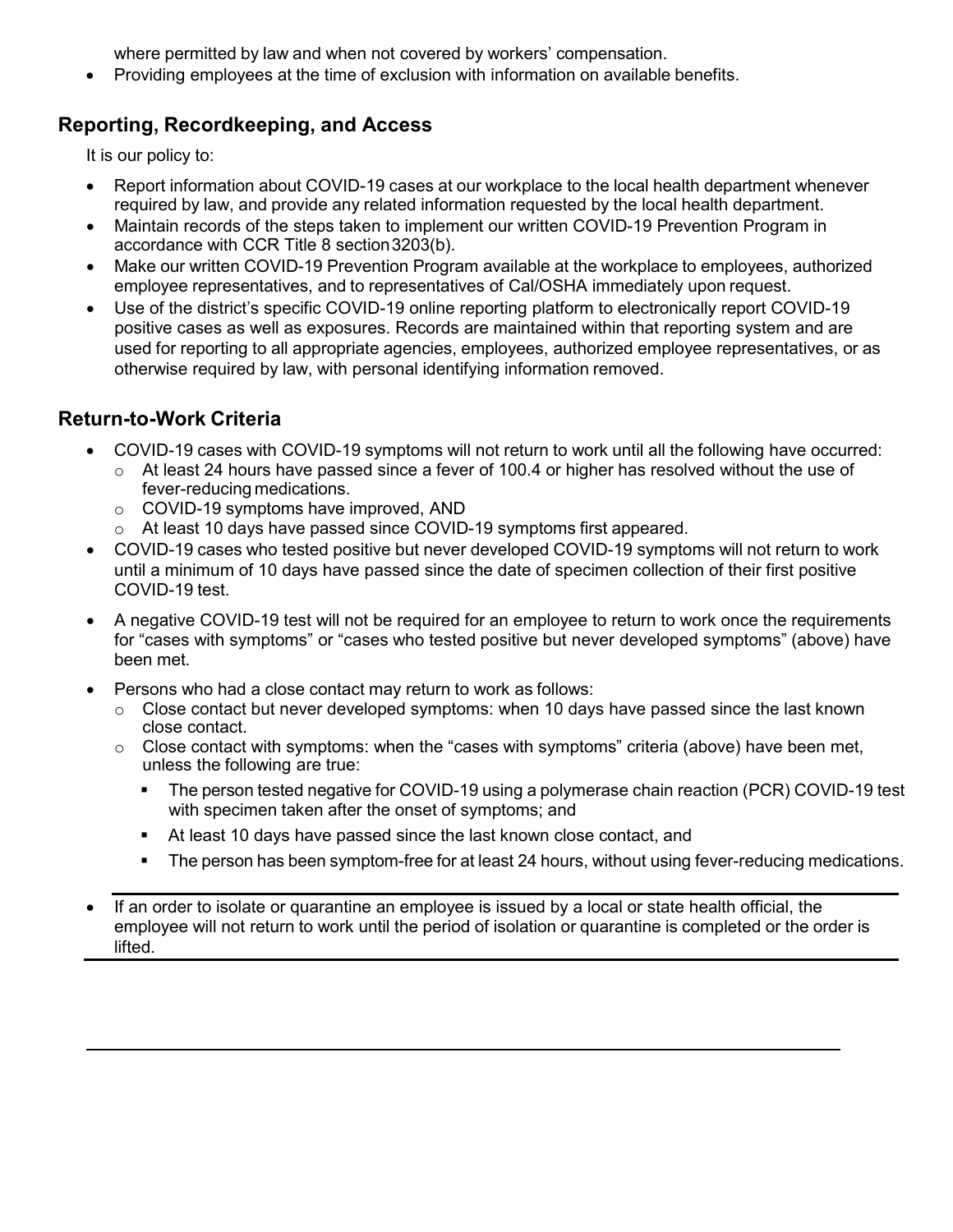Mary Cardoso Dated:August 31, 2021 Signature of Site Specific Person Responsible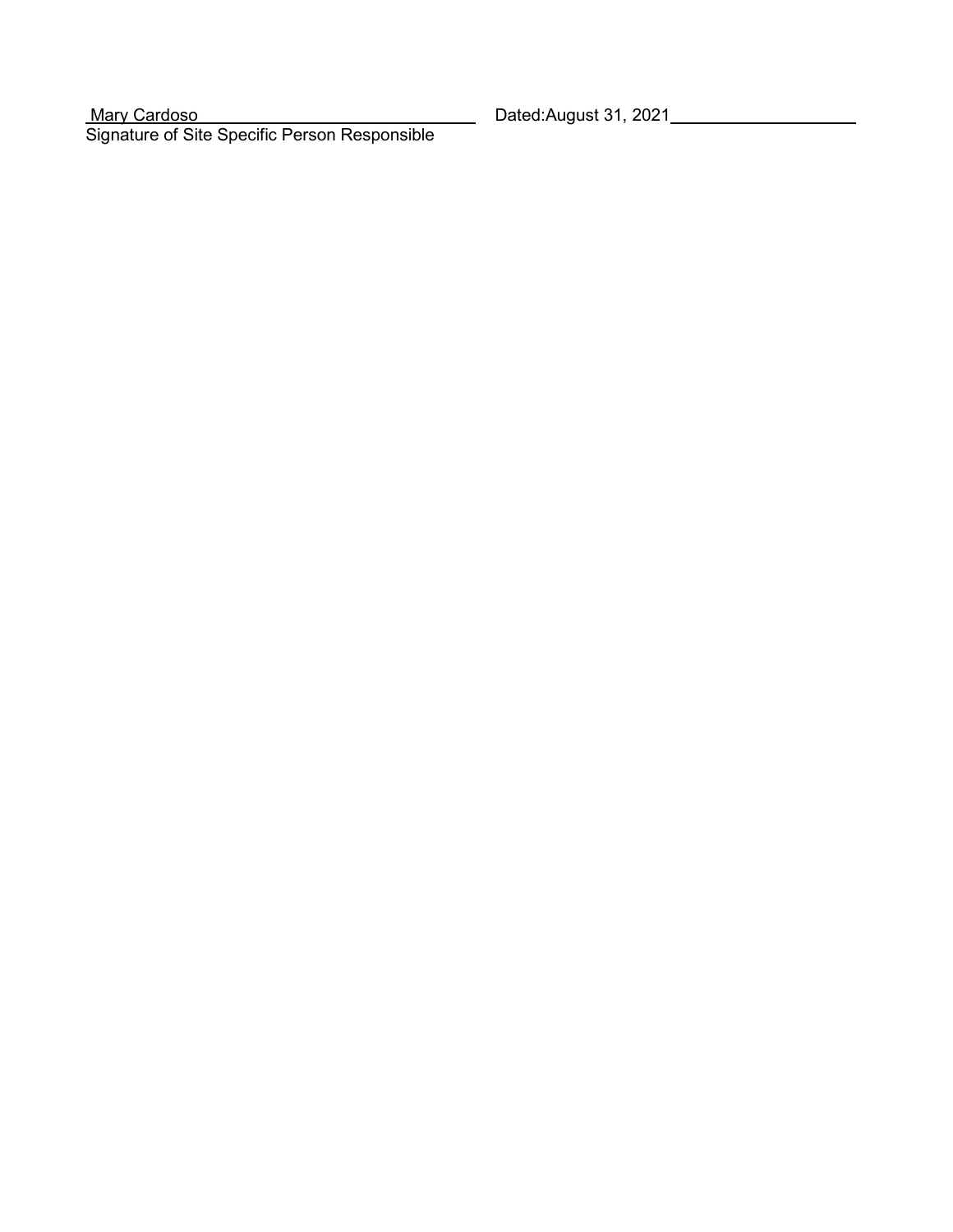## **Additional Consideration #1**

## **Multiple COVID-19 Infections and COVID-19 Outbreaks**

**[This addendum will need to be added to your CPP if three or more employee COVID-19 cases within an exposed group visited the workplace during their high-risk exposure period at any time during a 14-day period. Reference section [3205.1](https://www.dir.ca.gov/title8/3205_1.html) for details.]**

This addendum will stay in effect until there are no new COVID-19 cases detected in the exposed group for a 14-day period.

#### **COVID-19 testing**

- We provide COVID-19 testing at no cost to all employees, during paid time, in our exposed group except for:
	- Employees who were not present during the relevant 14-day period.
	- Employees who were fully vaccinated before the multiple infections or outbreak and who do not have symptoms.
	- COVID-19 cases who did not develop symptoms after returning to work pursuant to our return-towork criteria, no testing is required for 90 days after the initial onset of symptoms or, for COVID-19 cases who never developed symptoms, 90 days after the first positive test.
- COVID-19 testing consists of the following:
	- All employees in our exposed group are immediately tested and then again one week later. Negative COVID-19 test results of employees with COVID-19 exposure will not impact the duration of any quarantine, isolation, or exclusion period required by, or orders issued by, the local health department.
	- After the first two COVID-19 tests, we continue to provide COVID-19 testing once a week of employees in the exposed group who remain at the workplace, or more frequently if recommended by the local health department, until there are no new COVID-19 cases detected in our workplace for a 14-day period.
	- We provide additional testing when deemed necessary by Cal/OSHA.

We continue to comply with the applicable elements of our CPP, as well as the following:

- 1. Employees in the exposed group wear face coverings when indoors, or when outdoors and less than six feet apart (unless one of the face-covering exceptions indicated in our CPP apply).
- 2. We give notice to employees in the exposed group of their right to request a respirator for voluntary use if they are not fully vaccinated.
- 3. We evaluate whether to implement physical distancing of at least six feet between persons, or where six feet of physical distancing is not feasible, the need for use of cleanable solid partitions of sufficient size to reduce COVID-19 transmission.

## **COVID-19 investigation, review, and hazard correction**

We immediately perform a review of potentially relevant COVID-19 policies, procedures, and controls and implement changes as needed to prevent further spread of COVID-19.

The investigation and review is documented and includes: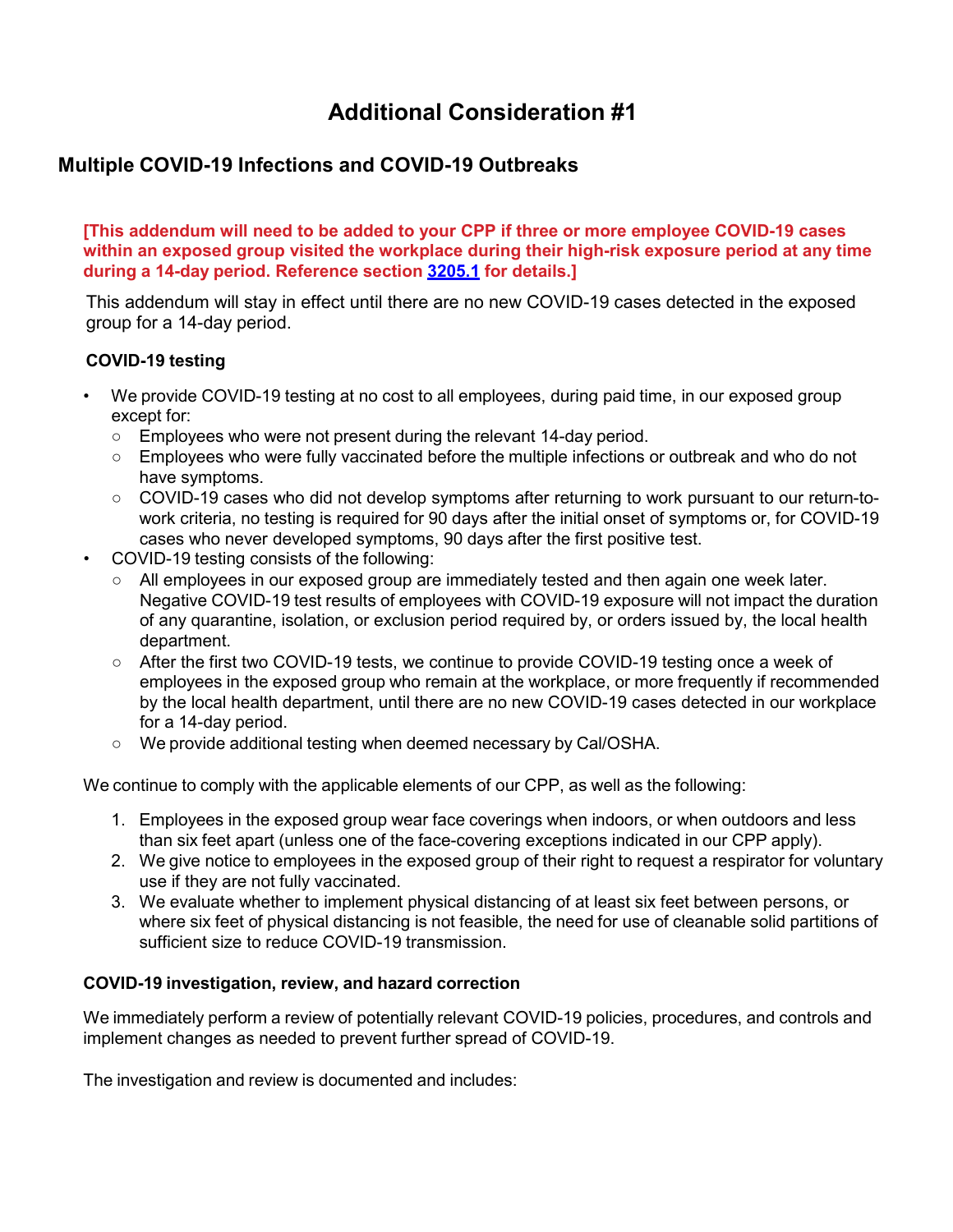- Investigation of new or unabated COVID-19 hazards including:
	- Our leave policies and practices and whether employees are discouraged from remaining home when sick.
	- Our COVID-19 testing policies.
	- Insufficient outdoor air.
	- Insufficient air filtration.
	- Lack of physical distancing.
- Updating the review:
	- Every thirty days that the outbreak continues.
	- In response to new information or to new or previously unrecognized COVID-19 hazards.
	- When otherwise necessary.
- Implementing changes to reduce the transmission of COVID-19 based on the investigation and review. We consider:
	- Moving indoor tasks outdoors or having them performed remotely.
	- Increasing outdoor air supply when work is done indoors.
	- Improving air filtration.
	- Increasing physical distancing as much as feasible.
	- Requiring respiratory protection in compliance with section 5144.

#### **Buildings or structures with mechanical ventilation**

We will filter recirculated air with Minimum Efficiency Reporting Value (MERV) 13 or higher efficiency filters, if compatible with the ventilation system. If MERV-13 or higher filters are not compatible, we will use filters with the highest compatible filtering efficiency. We will also evaluate whether portable or mounted High Efficiency Particulate Air (HEPA) filtration units or other air cleaning systems would reduce the risk of transmission and, if so, implement their use to the degree feasible.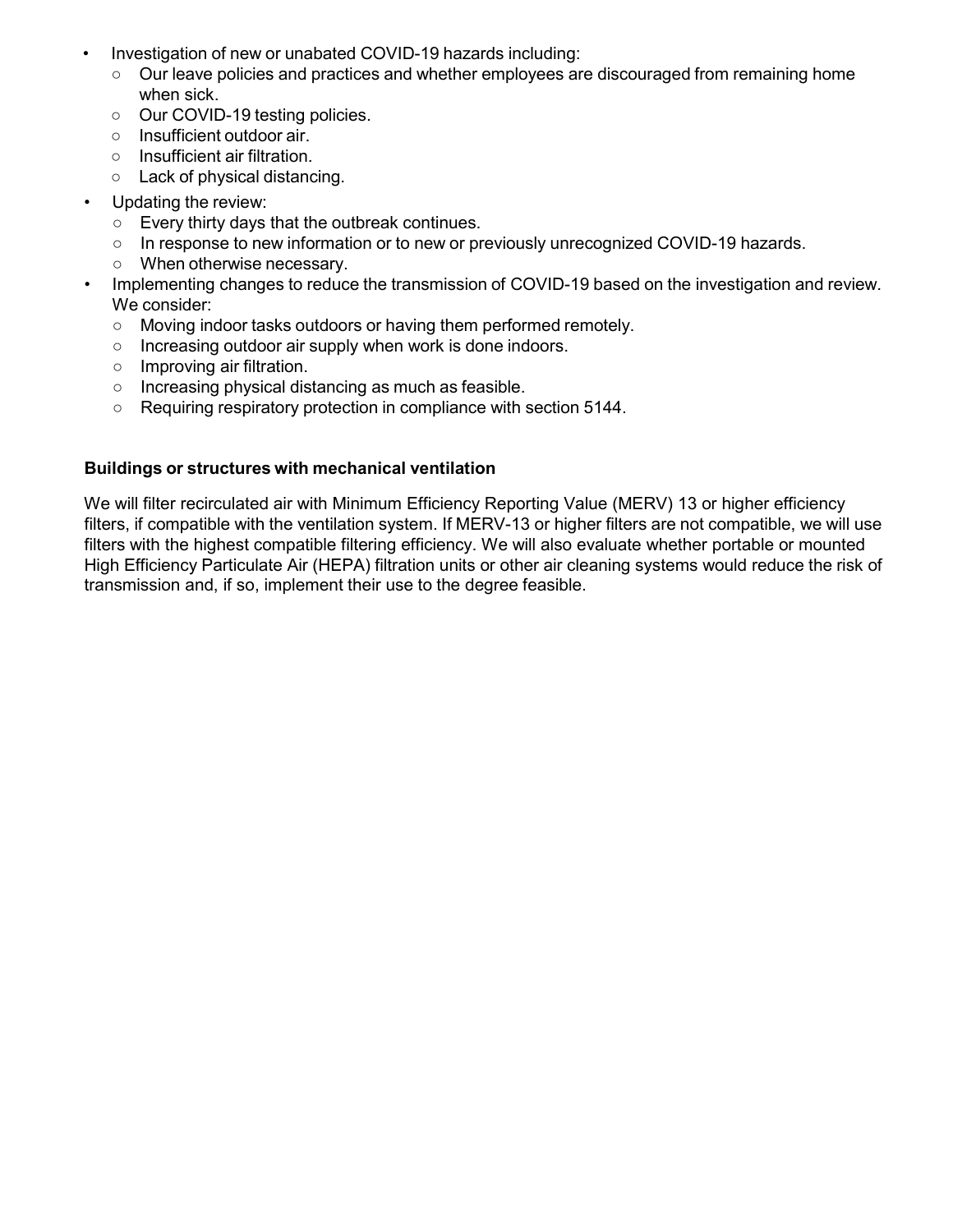## **Additional Consideration #2**

## **Major COVID-19 Outbreaks**

**[This addendum will need to be added to your CPP should 20 or more employee COVID-19 cases in an exposed group visit your workplace during the high-risk exposure period within a 30-day period. Reference section [3205.2](https://www.dir.ca.gov/title8/3205_2.html) for details.]**

This addendum will stay in effect until there are fewer than three COVID-19 cases detected in our exposed group for a 14-day period.

We continue to comply with the Multiple COVID-19 Infections and COVID-19 Outbreaks addendum, except that the COVID-19 testing, regardless of vaccination status, is made available to all employees in the exposed group twice a week, or more frequently if recommended by the local health department.

In addition to complying with our CPP and Multiple COVID-19 Infections and COVID-19 Outbreaks addendum, we also:

- Provide employees in the exposed group with respirators for voluntary use in compliance with section 5144(c)(2) and determine the need for a respiratory protection program or changes to an existing respiratory protection program under section 5144 to address COVID-19 hazards.
- Separate by six feet (except where we can demonstrate that six feet of separation is not feasible and there is momentary exposure while persons are in movement) any employees in the exposed group who are not wearing respirators used voluntarily and in compliance with section 5144. When it is not feasible to maintain a distance of at least six feet, individuals are as far apart as feasible. Remote work will be assessed on a case by case basis and may include staggered work schedules to allow for greater distance between employees.
- Install cleanable solid partitions that effectively reduce transmission between the employee and other persons at workstations where an employee in the exposed group is assigned to work for an extended period, such as cash registers, desks, and production line stations, and where the physical distancing requirement (described above) is not always maintained.
- Evaluate whether to halt some or all operations at the workplace until COVID-19 hazards have been corrected.
- Implement any other control measures deemed necessary by Cal/OSHA.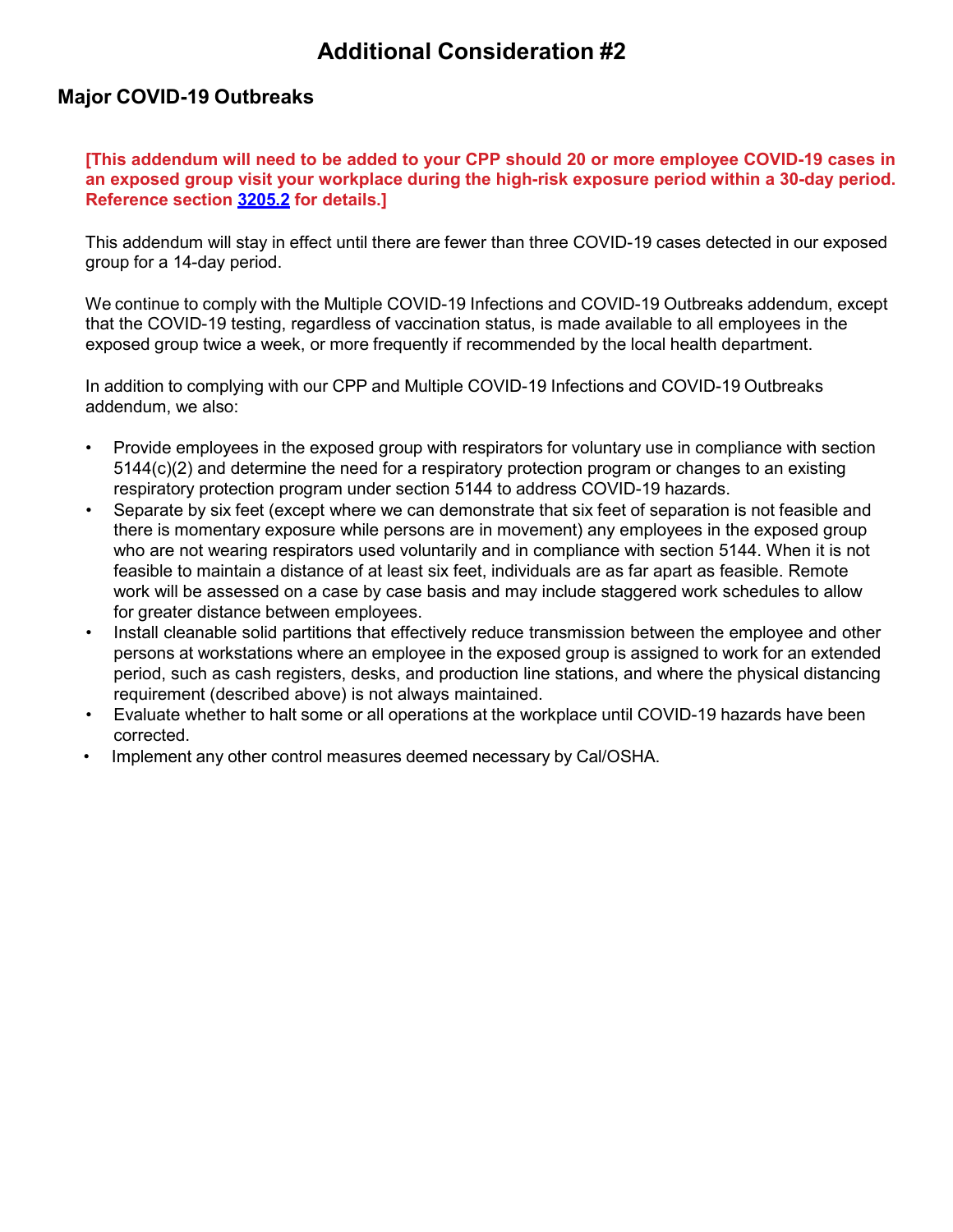## **Appendix A: Identification of COVID-19 Hazards**

All persons, regardless of symptoms or negative COVID-19 test results, will be considered potentially infectious. Particular attention will be paid to areas where people may congregate or come in contact with one another, regardless of whether employees are performing an assigned work task or not. For example: meetings, trainings, entrances, bathrooms, hallways, aisles, walkways, elevators, break or eating areas, cool-down areas, and waiting areas.

Evaluation of potential workplace exposure will be to all persons at the workplace or who may enter the workplace, including coworkers, employees of other entities, members of the public, customers or clients, and independent contractors. We will consider how employees and other persons enter, leave, and travel through the workplace, in addition to addressing stationary work.

## **Person conducting the evaluation: [Mary Cardoso**

## **Date: [August 31, 2021]**

## **Name(s) of employee and authorized employee representative that participated: [Site Safety Committee**

| Interaction, area, activity,<br>work task, process,<br>equipment and material<br>that potentially exposes<br>employees to COVID-19<br>hazards | <b>Places and times</b> | <b>Potential for COVID-19</b><br>exposures and employees<br>affected, including members<br>of the public and employees<br>of other employers                                                                                                                                           | <b>Existing and/or</b><br>additional COVID-19<br>prevention controls                                                                                                                                                                                                                                                                                                                                                                                                             |
|-----------------------------------------------------------------------------------------------------------------------------------------------|-------------------------|----------------------------------------------------------------------------------------------------------------------------------------------------------------------------------------------------------------------------------------------------------------------------------------|----------------------------------------------------------------------------------------------------------------------------------------------------------------------------------------------------------------------------------------------------------------------------------------------------------------------------------------------------------------------------------------------------------------------------------------------------------------------------------|
| Front office                                                                                                                                  | Throughout day          | Staff, students, and families<br>come into the office regularly<br>which creates a potential to<br>exceed the maximum capacity<br>creating an exposure hazard                                                                                                                          | Service window installed to<br>limit number of people that<br>come into the office, wipes<br>and hand sanitizer available<br>for use, Plexiglass barriers<br>utilized to mitigate or lessen<br>exposure between office<br>staff and visitors, masks are<br>required to be worn at all<br>times, and mask signage<br>posted. Occupancy signs<br>posted. Chairs will be<br>limited to match capacity.<br>Stand spots are marked to<br>support social distancing in<br>the hallway. |
| Nurses Office                                                                                                                                 | Throughout day          | Staff and students visit the<br>nurses office for screening and<br>other health needs. The space is<br>limited so staff and students<br>must work in close proximity<br>with each other. This creates a<br>potential to exceed the maximum<br>capacity creating an exposure<br>hazard. | Signs listing occupancy<br>allowance (2 people) posted<br>and masks, wipes, hand<br>sanitizer will be available.<br>There is a sink so hand<br>washing can also take place<br>to help stop the spread of<br>any virus or bacteria that<br>might be present. Signs are<br>posted regarding mask<br>wearing, hand washing, and<br>social distancing given the<br>small space. A triage station<br>has been set up outside<br>under the blue canopy to                              |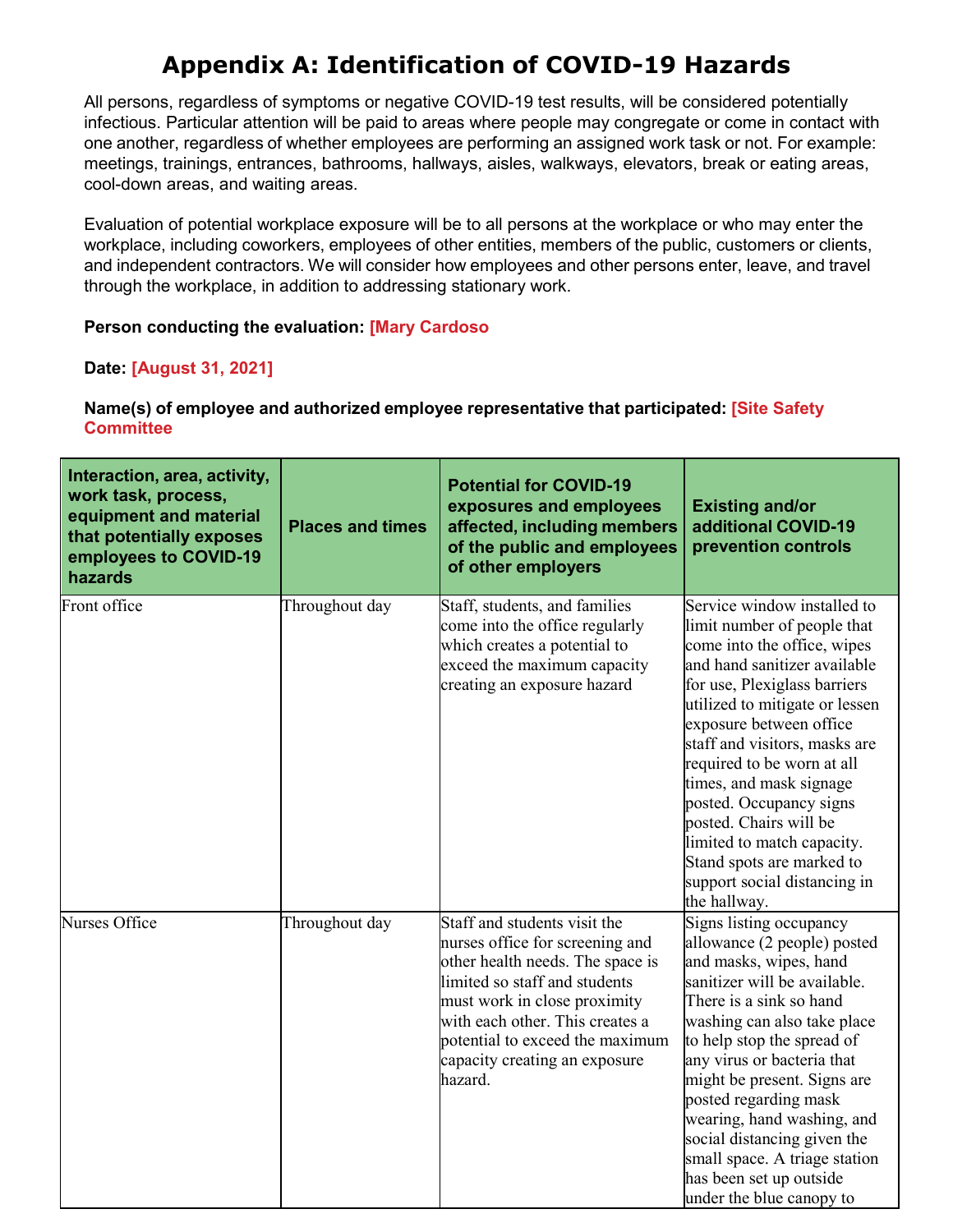|                                   |                |                                                                                                                                                                                                                                                                                                                                                                                                                                                             | handle overflow and<br>mitigate exposure indoors.                                                                                                                                                                                                                                                                                                                                                                                                                                                                                        |
|-----------------------------------|----------------|-------------------------------------------------------------------------------------------------------------------------------------------------------------------------------------------------------------------------------------------------------------------------------------------------------------------------------------------------------------------------------------------------------------------------------------------------------------|------------------------------------------------------------------------------------------------------------------------------------------------------------------------------------------------------------------------------------------------------------------------------------------------------------------------------------------------------------------------------------------------------------------------------------------------------------------------------------------------------------------------------------------|
| Staff / workroom                  | Throughout day | Staff use the room to prepare<br>learning materials, make copies,<br>and gather supplies. The room is<br>used to heat up staff food. Copy<br>Machine Repair Person and<br>other service providers perform<br>maintenance on our machines<br>and refill vending machines,<br>periodically. As a result of the<br>amount of activity generated in<br>staff room, this creates a<br>potential to exceed the maximum<br>capacity creating an exposure<br>hazard | Signs listing occupancy<br>allowance, masks, wipes,<br>hand sanitizer, hand<br>washing signs, mask<br>reminders, social distancing<br>reminders.<br>Wipe down protocols listed<br>During "COVID-19", the<br>room will not be used for<br>eating in large groups, but<br>people can eat in there<br>spread apart; staff is also<br>highly encouraged to eat in<br>their classrooms or outside<br>as weather permits.<br>Occupancy 6 people as there<br>are 6 tablesone person per<br>table<br>3 person limit in the work<br>station area. |
| Outdoor table areas               | Throughout day | Staff, students, and families use<br>the quad to transition from<br>building to building. The space<br>is often used as a meeting place<br>or a place for people to work<br>quietly outside or mingle,<br>therefore, it creates a potential<br>exposure hazard.                                                                                                                                                                                             | Tables will be wiped down<br>regularly between use.<br>Masks required for those not<br>in the same household who<br>share a table space. When<br>tables are in use for<br>instructional and SEL,<br>masks are required and only<br>one person per bench<br>allowed.                                                                                                                                                                                                                                                                      |
| cafeteria                         | Throughout day | Staff, students, and parents use<br>this space to pick up meals, store<br>extra materials, and indoor<br>activities during cold or rainy<br>weather. Staff/public bathrooms<br>are located in this building and<br>as space is limited an exposure<br>hazard is created.                                                                                                                                                                                    | Regular cleaning of touch<br>points,<br>mask requirements will be<br>posted along with hand<br>washing. Sit spots are<br>clearly marked and spaced<br>5-6ft apart and all those<br>eating in the cafeteria face<br>the same way. Hand<br>sanitizer available.                                                                                                                                                                                                                                                                            |
| Upper grade table area            | Throughout day | Staff and students use the area<br>during recess and instructional<br>time. The space is often used as<br>a meeting place or a place for<br>people to work quietly outside or<br>mingle, therefore, it creates a<br>potential exposure hazard.                                                                                                                                                                                                              | Tables wiped down<br>regularly. Masks required<br>for those not in the same<br>household who share a table<br>space. When tables are in<br>use for instructional and<br>SEL, masks are required and<br>only one person per bench<br>allowed.                                                                                                                                                                                                                                                                                             |
| Primary, Upper grade<br>bathrooms | Throughout day | A large number of students use<br>these bathrooms regularly which<br>creates a potential to exceed<br>maximum capacity creating an<br>exposure hazard. Also, staff                                                                                                                                                                                                                                                                                          | Post signage requiring<br>masks, use hand sanitizer<br>and frequent hand washing.<br>Post stand spots mark<br>occupancy spacing.                                                                                                                                                                                                                                                                                                                                                                                                         |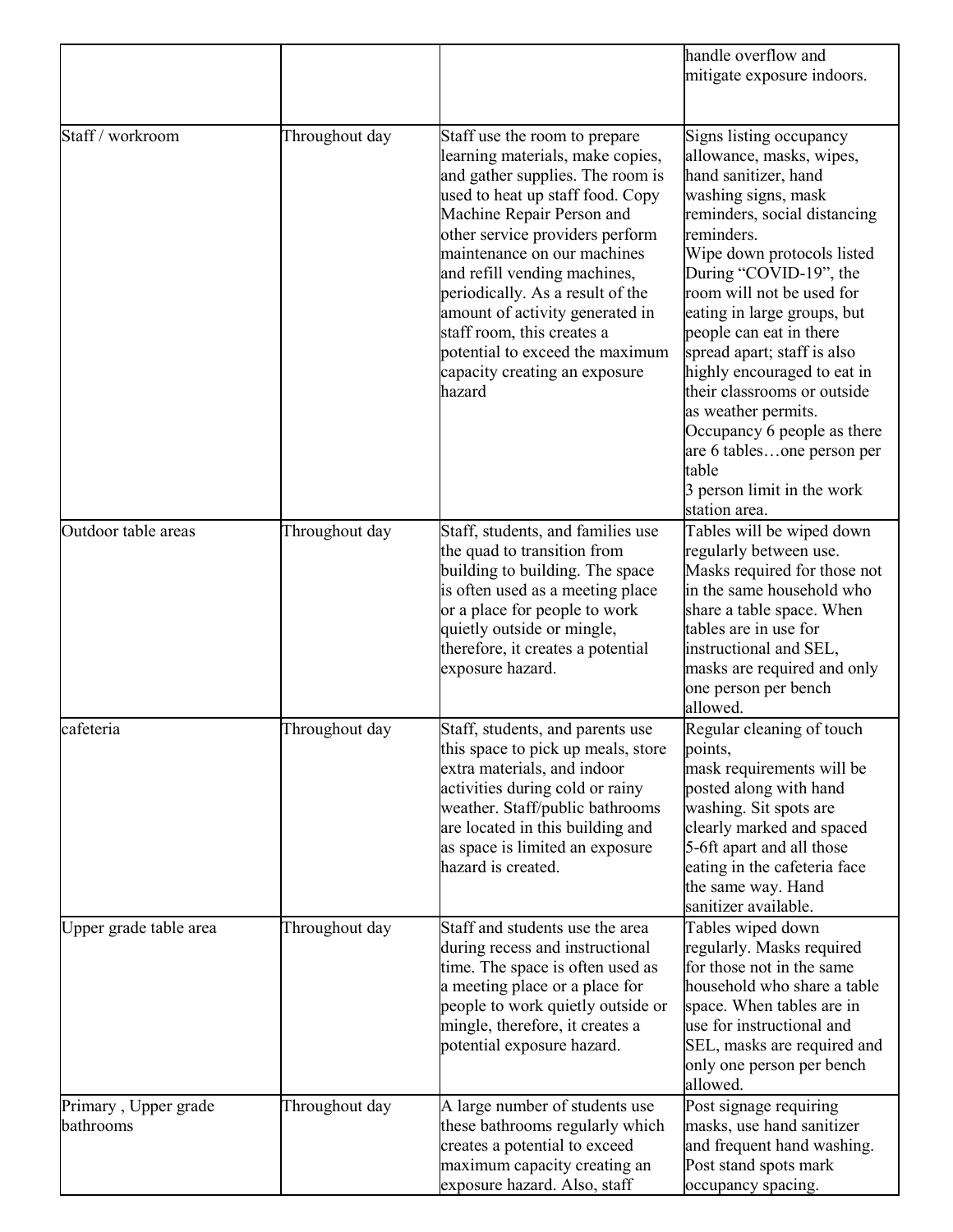|                                            |                     | assisted our ILS students<br>creating even more pressure on<br>capacity limits.                                                                                                                                                                          |                                                                                                                                                                                                                                                                                                                                                                                              |
|--------------------------------------------|---------------------|----------------------------------------------------------------------------------------------------------------------------------------------------------------------------------------------------------------------------------------------------------|----------------------------------------------------------------------------------------------------------------------------------------------------------------------------------------------------------------------------------------------------------------------------------------------------------------------------------------------------------------------------------------------|
| Drinking fountains                         | Throughout day      | Students and staff regularly use<br>the drinking fountains and this<br>creates an exposure hazard                                                                                                                                                        | Drinking fountains will be<br>cleaned regularly. Students<br>are encouraged to bring<br>water bottles from home.                                                                                                                                                                                                                                                                             |
| Old family resource space                  | Throughout day      | Staff and public/families use the<br>room to get to the bathroom.<br>The room is also used for small<br>group instruction and as a<br>gathering place and there could<br>be a potential to exceed the<br>maximum capacity creating an<br>exposure hazard | Post signage requiring<br>masks, use hand sanitizer<br>and frequent hand washing.<br>Tables wiped regularly.<br>Occupancy signs posted.                                                                                                                                                                                                                                                      |
| Kindergarten bathroom                      | Throughout day      | Students and staff use the sink<br>area to wash hands and students<br>use the bathrooms. Space is<br>limited so there is a potential to<br>exceed maximum capacity<br>creating an exposure hazard.                                                       | Mask required signs are<br>posted. Sinks and spigots<br>cleaned regularly. Hand<br>washing signs posted and<br>hand sanitizer available for<br>use.                                                                                                                                                                                                                                          |
| Bathroom in resource area                  | Throughout day      | Staff and public/families use the<br>restrooms regularly which<br>creates a potential to exceed<br>maximum capacity creating an<br>exposure hazard                                                                                                       | Post signage requiring<br>masks, use hand sanitizer<br>and frequent hand washing.<br>Post stand spots mark<br>occupancy spacing.                                                                                                                                                                                                                                                             |
| Classroom                                  | Throughout day      | Students and staff spend time<br>together in an enclosed space<br>creating an exposure risk                                                                                                                                                              | Limit sharing of equipment<br>and materials as practicable.<br>Masks required and worn<br>properly<br>Space desks as much as<br>practicable to ensure<br>physical and<br>social/emotional safety<br>while addressing the need<br>for students to interact and<br>collaborate with peers.                                                                                                     |
| Hallways and breezeways                    | Throughout day      | Staff, students, and families use<br>these areas to transition across<br>campus and there could be a<br>potential to exceed the maximum<br>capacity creating an exposure<br>hazard                                                                       | Mask required signs posted.<br>Classes take turns using the<br>hallway and wait for classes<br>to finish entering and<br>exiting. No more than 2<br>classes in the hallway at one<br>tıme.                                                                                                                                                                                                   |
| Front of school / arrival $&$<br>dismissal | Arrival / dismissal | As students and staff members<br>arrive and leave campus, there is<br>a potential to mix and create an<br>exposure hazard                                                                                                                                | Arrival times clearly posted.<br>Students eating breakfast<br>may arrive beginning at 8:00<br>and are taken directly to the<br>cafeteria for breakfast.<br>When finished, students<br>proceed to a clearly marked<br>wait spot and then go to<br>their respective outdoor<br>morning walk areas.<br>Students not eating breakfast<br>can be dropped off at 8:20<br>and then proceed to their |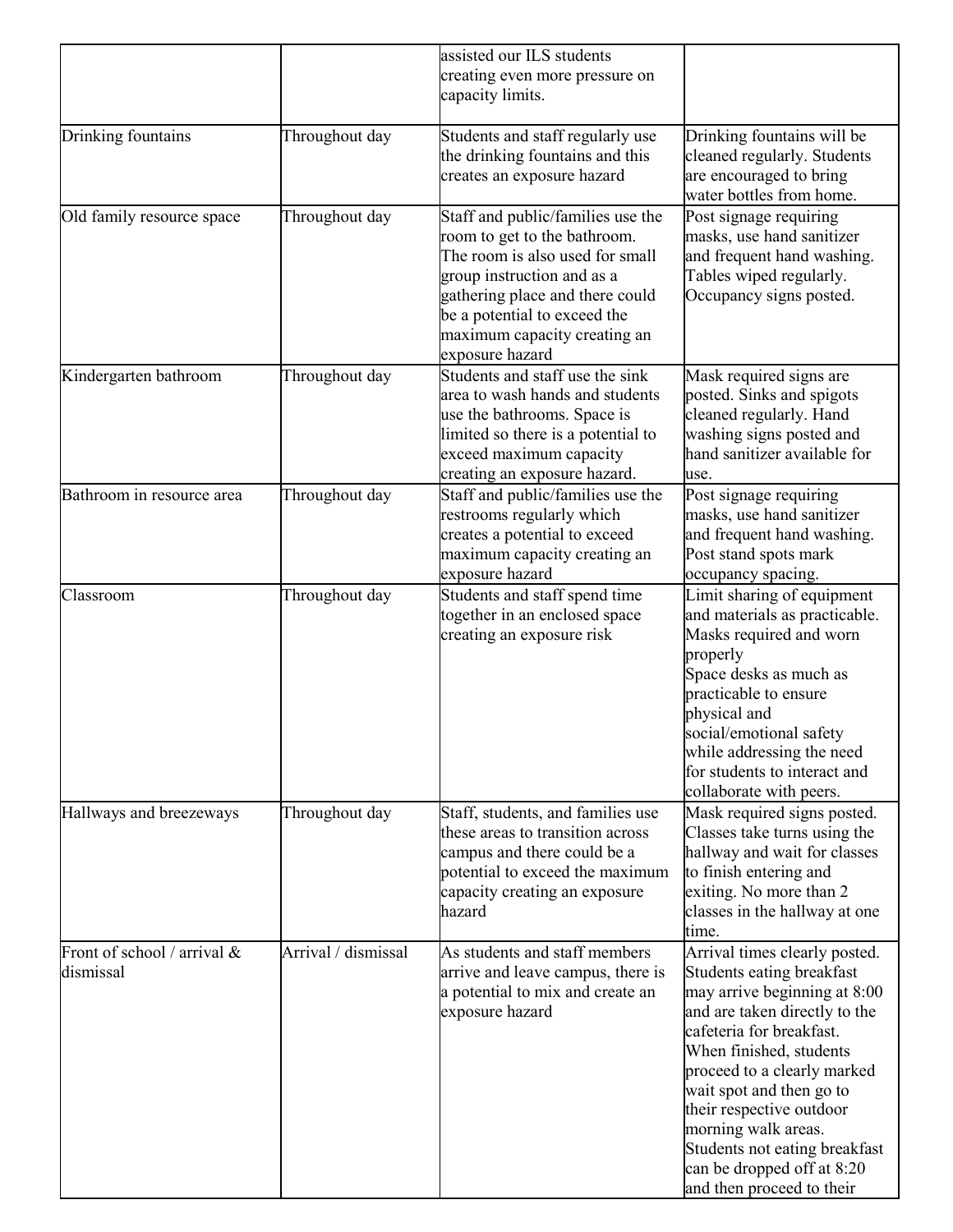|                     |                     |                                                                                                                                                          | morning walk areas. If they<br>arrive early, they stand near<br>a clearly marked wait spot<br>until morning walk begins.<br>Students wait out front for<br>pick up and there are clearly<br>marked wait spots for each<br>student.                     |
|---------------------|---------------------|----------------------------------------------------------------------------------------------------------------------------------------------------------|--------------------------------------------------------------------------------------------------------------------------------------------------------------------------------------------------------------------------------------------------------|
|                     |                     |                                                                                                                                                          | Face covering outdoors<br>highly recommended                                                                                                                                                                                                           |
| Bike / scooter rack | Arrival / dismissal | Students use the space to park<br>bikes and scooters. "Parking<br>spaces" are in close proximity to<br>each other which may create an<br>exposure hazard | The scooter parking is<br>located in the quad just<br>outside the office and<br>students must enter the<br>office one at a time to park<br>scooters. Bike rack outside<br>in a large area with lots of<br>space. Students park bikes<br>one at a time. |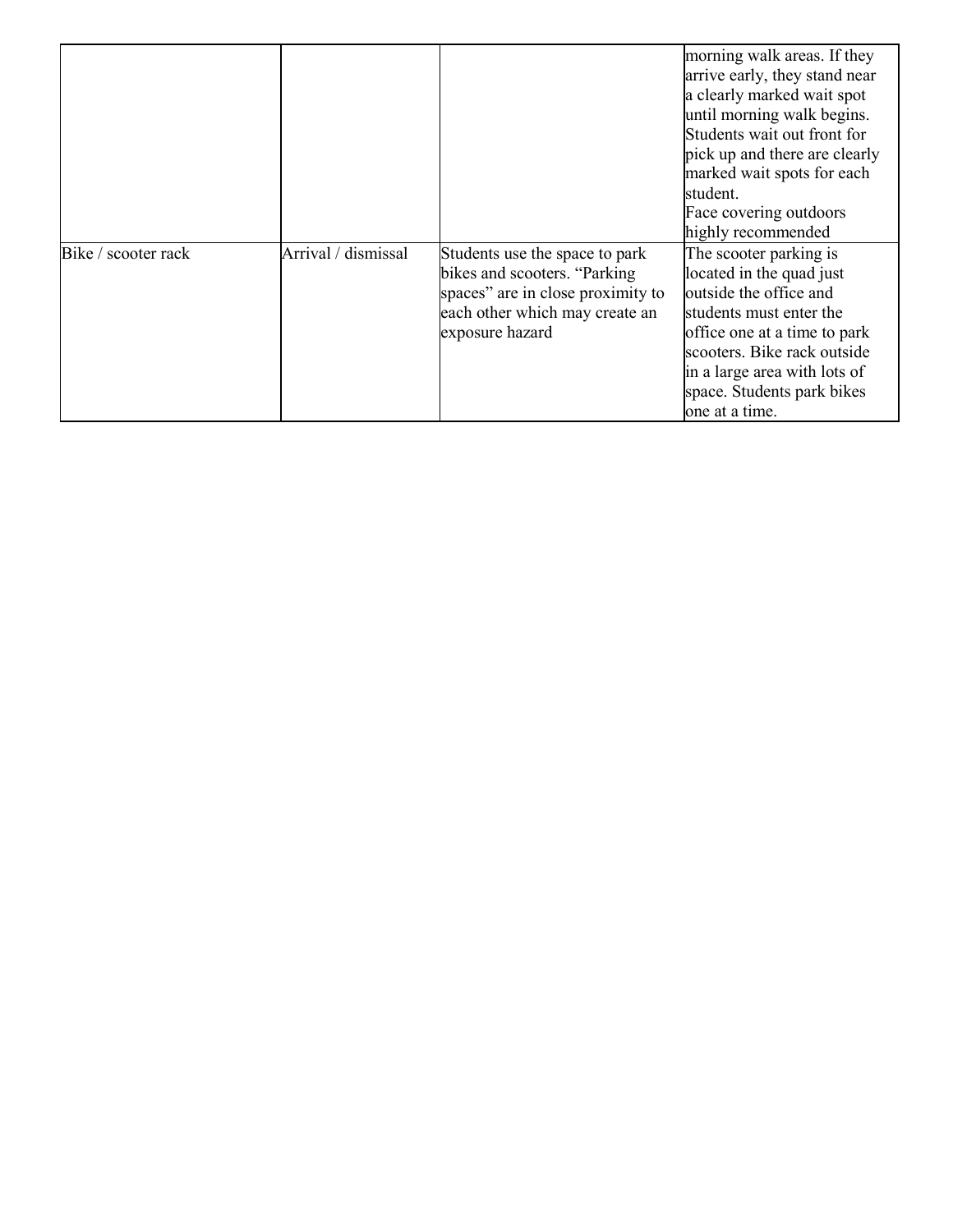## **Appendix B: COVID-19 Inspections**

## **PLEASE COMPLETE THIS FORM ON A MONTHLY BASIS ALONG WITH YOUR SITE'S ALREADY EXISTING PROCESS FOR COMPLETION OF THE MONTHLY PROPERTY CHECKLIST. RETAIN BOTH DOCUMENTS IN THE USUAL MANNER.**

#### **Date: [enter date]**

## **Name of person conducting the inspection: [enter names]**

## **Work location evaluated: [enter information]**

| <b>Exposure Controls</b>                                                                                        | <b>Status</b> | <b>Person Assigned to</b><br><b>Correct</b> | <b>Date Corrected</b> |
|-----------------------------------------------------------------------------------------------------------------|---------------|---------------------------------------------|-----------------------|
| <b>Engineering</b>                                                                                              |               |                                             |                       |
| Ventilation* (amount of Completed<br>fresh air and<br>filtration maximized)                                     |               | Principal M&O                               | August 21, 2021       |
| Additional room air Completed<br>filtration*                                                                    |               | Principal M&O                               | August 21, 2021       |
| [Add any additional<br>controls your workplace<br>is using]                                                     |               |                                             |                       |
| <b>Administrative</b>                                                                                           |               |                                             |                       |
| Surface cleaning and Completed<br>disinfection<br>(frequently enough and<br>adequate<br>supplies)               |               | Principal M&O                               | August 21, 2021       |
| Hand washing facilities Completed<br>(adequate<br>numbers and supplies)                                         |               | Principal M&O                               | August 21, 2021       |
| Disinfecting and hand Completed<br>sanitizing solutions<br>being used according to<br>manufacturer instructions |               | Principal M&O                               | August 21, 2021       |
| [Add any additional<br>controls<br>your workplace is<br>using                                                   |               |                                             |                       |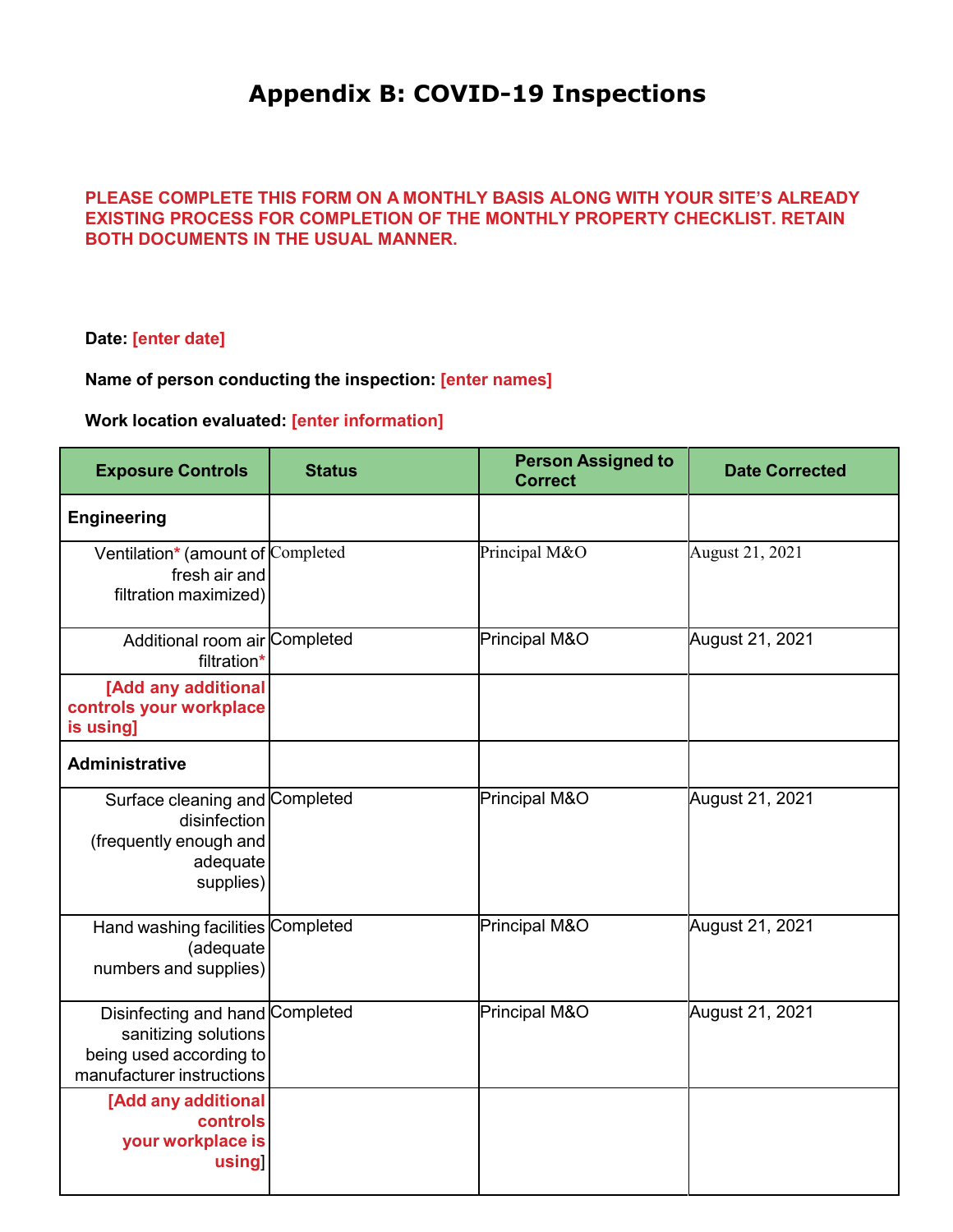| <b>Exposure Controls</b>                                                                                                                                                                                                                                                                                                                                                                                                                                                                                                                                                                                                                                                                                                                                                                                                                                                                                                                                                                                        | <b>Status</b> | <b>Person Assigned to</b><br><b>Correct</b> | <b>Date Corrected</b> |
|-----------------------------------------------------------------------------------------------------------------------------------------------------------------------------------------------------------------------------------------------------------------------------------------------------------------------------------------------------------------------------------------------------------------------------------------------------------------------------------------------------------------------------------------------------------------------------------------------------------------------------------------------------------------------------------------------------------------------------------------------------------------------------------------------------------------------------------------------------------------------------------------------------------------------------------------------------------------------------------------------------------------|---------------|---------------------------------------------|-----------------------|
| [Add any additional<br><b>controls</b><br>your workplace is<br>using]                                                                                                                                                                                                                                                                                                                                                                                                                                                                                                                                                                                                                                                                                                                                                                                                                                                                                                                                           |               |                                             |                       |
| PPE (not shared,<br>available and being worn)                                                                                                                                                                                                                                                                                                                                                                                                                                                                                                                                                                                                                                                                                                                                                                                                                                                                                                                                                                   | Completed     | Principal M&O                               | August 21, 2021       |
| Face coverings (cleaned<br>sufficiently often)                                                                                                                                                                                                                                                                                                                                                                                                                                                                                                                                                                                                                                                                                                                                                                                                                                                                                                                                                                  | Completed     | Principal M&O                               | August 21, 2021       |
| Gloves                                                                                                                                                                                                                                                                                                                                                                                                                                                                                                                                                                                                                                                                                                                                                                                                                                                                                                                                                                                                          | Completed     | Principal M&O                               | August 21, 2021       |
| Face shields/goggles                                                                                                                                                                                                                                                                                                                                                                                                                                                                                                                                                                                                                                                                                                                                                                                                                                                                                                                                                                                            | Completed     | Principal M&O                               | August 21, 2021       |
| Respiratory protection                                                                                                                                                                                                                                                                                                                                                                                                                                                                                                                                                                                                                                                                                                                                                                                                                                                                                                                                                                                          | Completed     | Principal M&O                               | August 21, 2021       |
| [Add any additional<br><b>controls</b><br>your workplace is<br>using]                                                                                                                                                                                                                                                                                                                                                                                                                                                                                                                                                                                                                                                                                                                                                                                                                                                                                                                                           |               |                                             |                       |
| *Identify and evaluate how to maximize ventilation with outdoor air; the highest level of filtration efficiency<br>compatible with the existing ventilation system; and whether the use of portable or mounted HEPA filtration<br>units, or other air cleaning systems, would reduce the risk of COVID-19 transmission. Review applicable<br>orders and guidance from the State of California and local health departments related to COVID-19 hazards<br>and prevention have been reviewed, including the CDPH Interim Guidance for Ventilation, Filtrations,<br>and Air Quality in Indoor Environments and information specific to your industry, location, and operations.<br>We maximize the quantity of outside air provided to the extent feasible, except when the United States<br>Environmental Protection Agency (EPA) Air Quality Index is greater than 100 for any pollutant or if opening<br>windows or maximizing outdoor air by other means would cause a hazard to employees, for instance from |               |                                             |                       |

excessive heat or cold.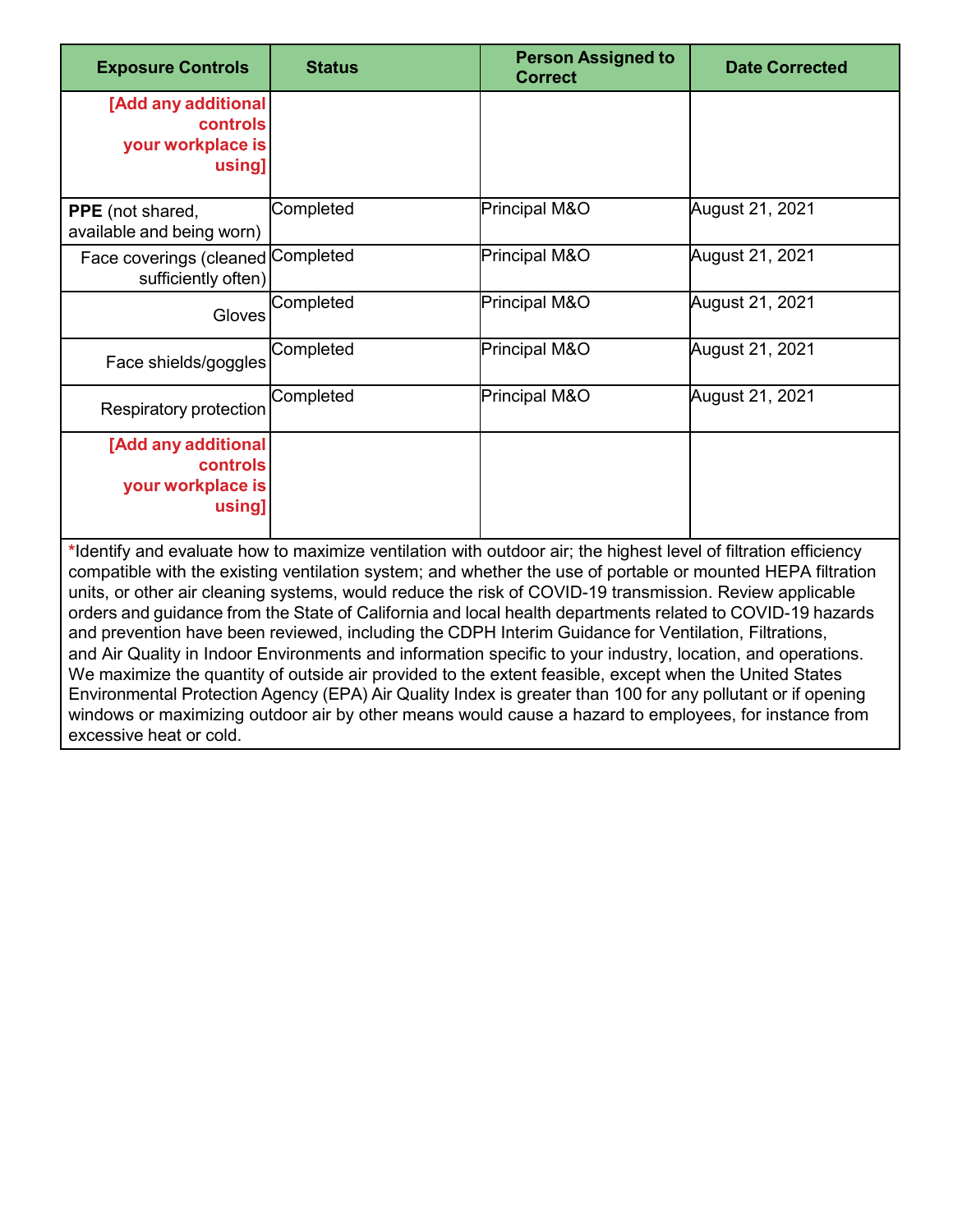THIS APPENDIX IS NOT USED AS SAN JUAN UNIFIED SCHOOL DISTRICT'S ONLINE REPORTING, INVESTIGATION, CONTACT TRACING, ACKNOWLEDGMENT AND NOTIFICATION PROCESS IS DONE WITHIN THE IRIS REPORTING PLATFORM.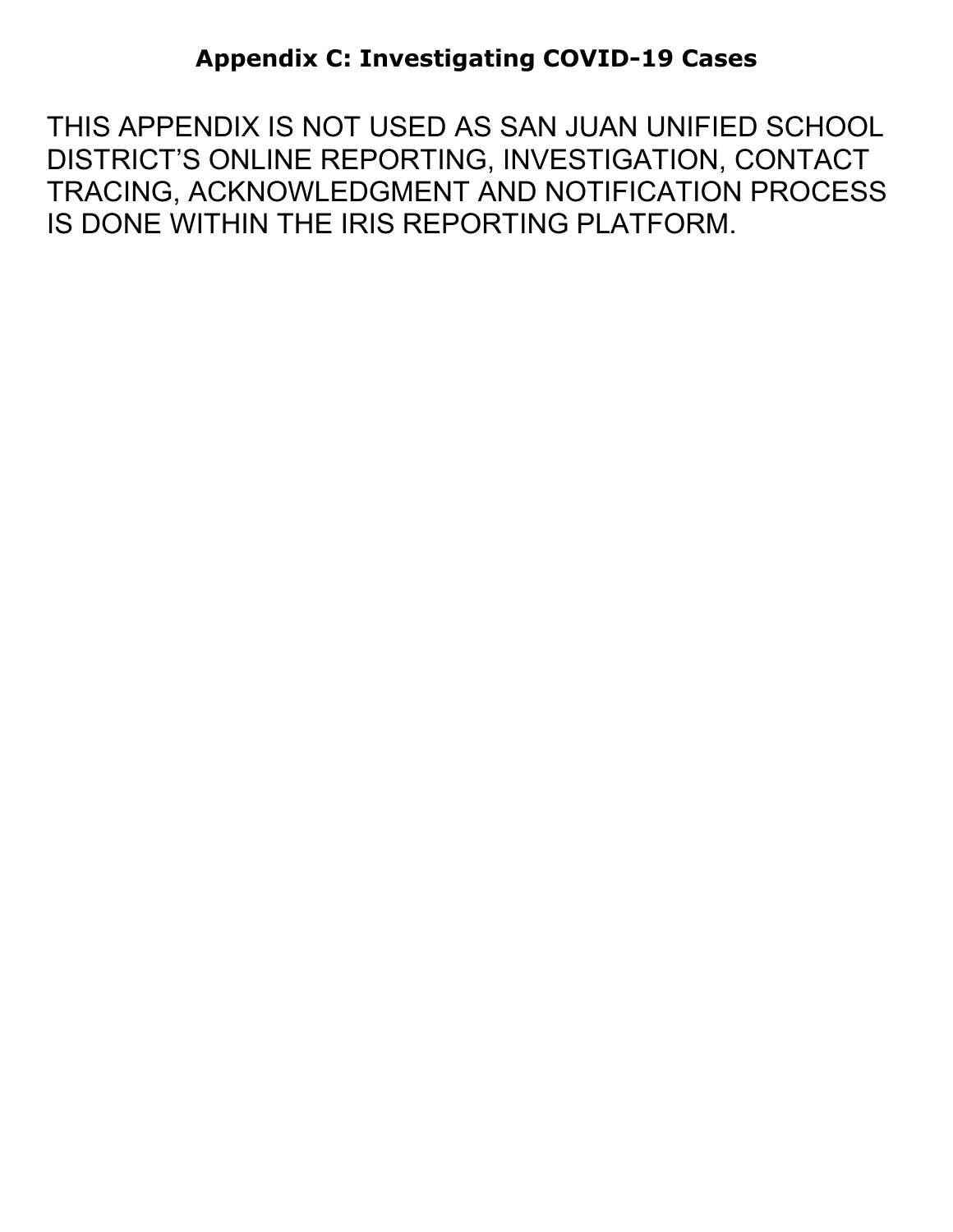## **Appendix D: COVID-19 Training Roster**

## **ONLY USE THIS FORM FOR EMPLOYEES OR SUBSTITUTES WHO CANNOT ACCESS THE DISTIRCT'S PUBLIC SCHOOL WORKS TRAINING PLATFORM.**

**Date:**

**Person that conducted the training**:

| <b>Employee Name</b> | <b>Signature</b> |
|----------------------|------------------|
|                      |                  |
|                      |                  |
|                      |                  |
|                      |                  |
|                      |                  |
|                      |                  |
|                      |                  |
|                      |                  |
|                      |                  |
|                      |                  |